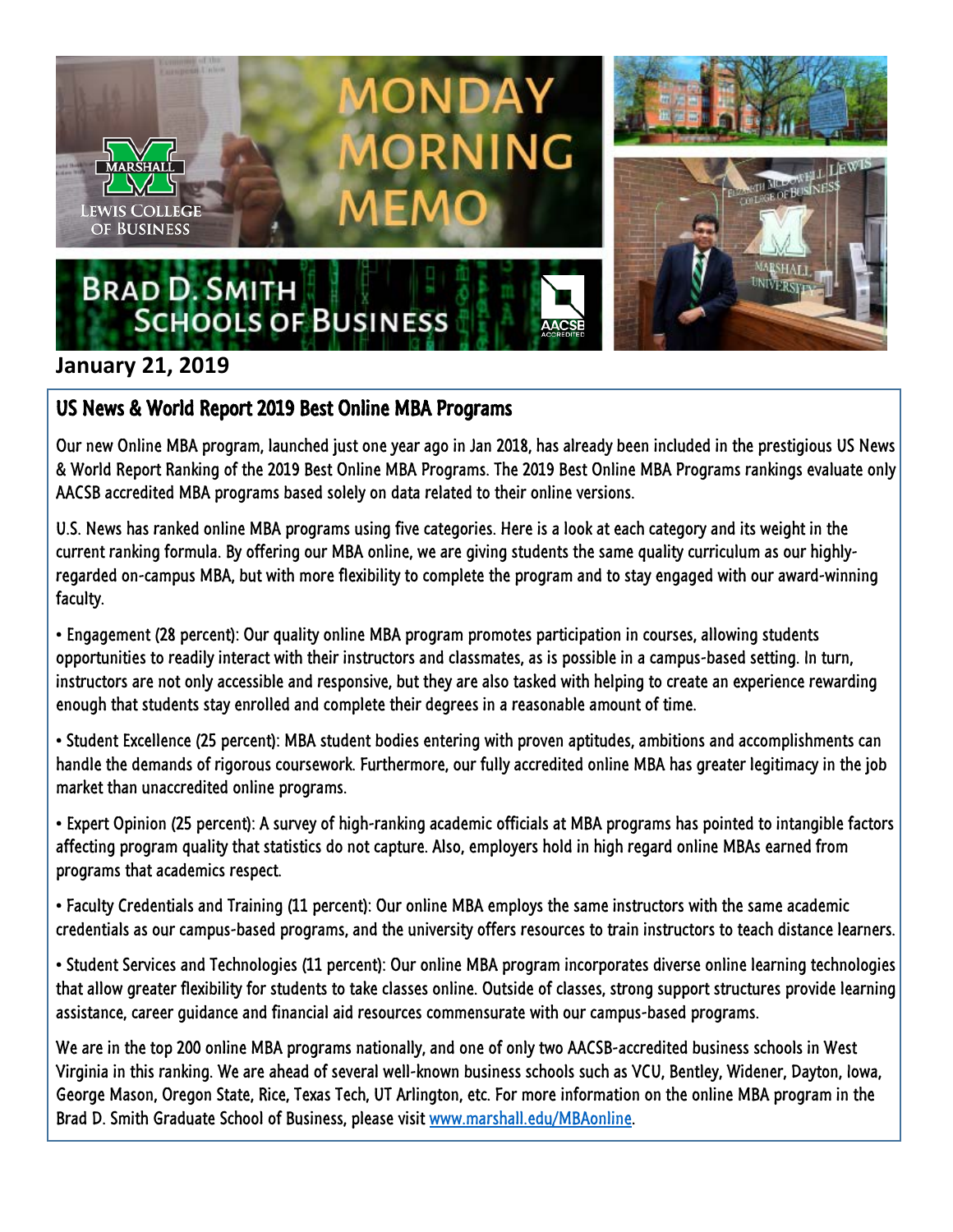

## OnlineMBAPage.com recognizes Marshall Online MBA amongst best in nation

OnlineMBApage (https://onlinembapage.com/), a popular website developed to serve as a dedicated resource for potential MBA students, has chosen the Marshall Online MBA amongst the best of the best in the nation and the only program of excellence in West Virginia. The ranking has included only AACSB-accredited MBA programs that are 100% online from start to finish, and is based on factors such as quality of faculty, types of concentrations or specializations, unique or outstanding internship or capstone opportunities, superlative Learning Management System software, etc.

Here is our description on the OnlineMBAPage.com website:

 MARSHALL UNIVERSITY Lewis College of Business Huntington, West Virginia



MBA Online

- Delivery: Fully online or on-campus
- Flat-rate distance learning tuition rate means that even out-of-state students get a great deal on the Marshall MBA Online
- 3 elective slots allow you to customize your degree to fit your personal career and business goals

 MUOnline is the name of Marshall University's dedicated online degree services. Built around the popular Blackboard Learning Management System software, it's the perfect platform for delivering Marshall's sterling MBA program to students anywhere in the country. The program provides a solid base of financial and quantitative analysis methods with which t o understand business operations, then takes you up through the theory and practice of business policy and strategy. You'll walk out of Marshall's virtual halls equipped with all the information and skills you need to step into a high-paying executive role in any industry.